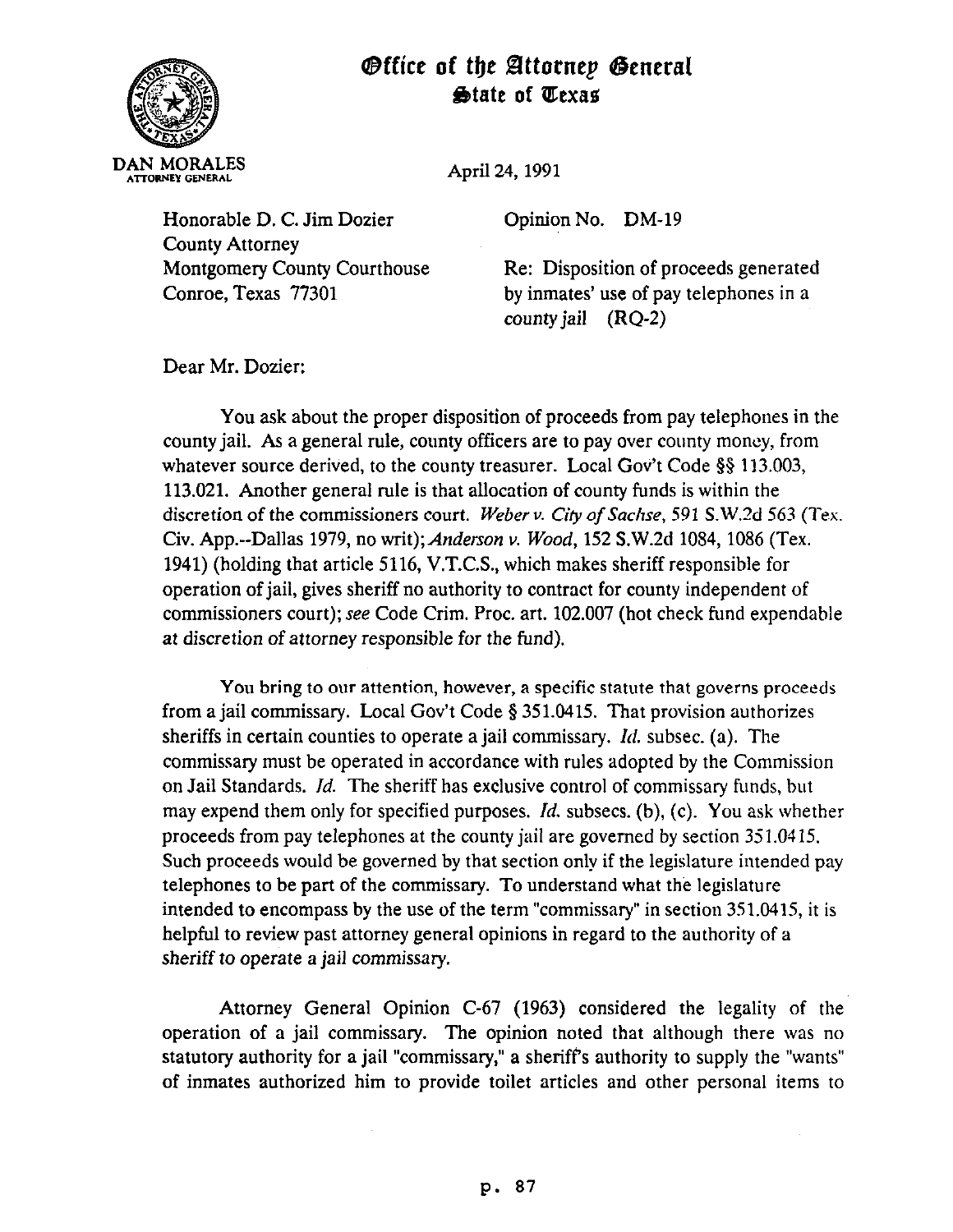inmates at cost. In Attorney General Opinion MW-143 (1980) this office again considered whether a county jail could operate a commissary. The opinion pointed out that in 1975 the legislature had created the Commission on Jail Standards to establish minimum standards for construction and operation of county jails and for the care of prisoners, and that the commission had promulgated a rule requiring a county jail to provide a commissary or to conduct a program allowing inmates to obtain supplies. Acts 1975, 64th Leg., ch. 480, at 1278. This office held that the creation of the commission and the commission's promulgation of a rule regarding commissaries gave a sheriff authority to operate a commissary. The opinion added that proceeds from the commissary were to be used for the benefit of the inmates. A subsequent opinion stated that a sheriff had no independent right to contract for a jail commissary. Attorney General Opinion MW-439 (1982).

In enacting section 351.0415 in 1989, the legislature codified and gave detail to the conclusion in Attorney General Opinion MW-143 that proceeds from a jail commissary were to be devoted to the benefit of jail inmates. Acts 1989, 71st Leg., ch. 980, at 4056. It also changed the result of Attorney General Opinion MW-439 by authorizing a sheriff to contract for the jail commissary. See generally Attorney General Opinion JM-1121 (1989) (sheriff may make purchases for jail commissary without consulting county purchasing agent). Of most significance to your question is the fact that section 351.0415 specified that a jail commissary is to be operated in accordance with rules adopted by the Commission on Jail Standards. Local Gov't Code  $§ 351.0415(a)$ . Because the term "commissary" initially appeared in the rules of the Commission on Jail Standards and because section 351.0415 was apparently enacted to clarify the application of those rules, the rules of the commission are an appropriate source to rely on in determining the scope of the term "commissary" in section 351.0415.

The rules of the commission do not contain a definition of "commissary." See 37 T.A.C. § 253.1 (definitions). The commission's rules regarding inmate privileges in county jails, however, clarify the commission's use of the term. 37 T.A.C. ch. 291. A jail's written plan for inmate privileges is to cover inmate privileges in a number of different areas. Id. Telephone privileges and commissary privileges are treated as separate categories. 37 T.A.C. § 291.1(1), (3).1 That categorization indicates

<sup>&</sup>lt;sup>1</sup>Telephone privileges and commissary privileges have been listed as separate categories since a rule regarding inmate privileges was first adopted in 1976. 1 Tex. Reg. 3599 (1976).